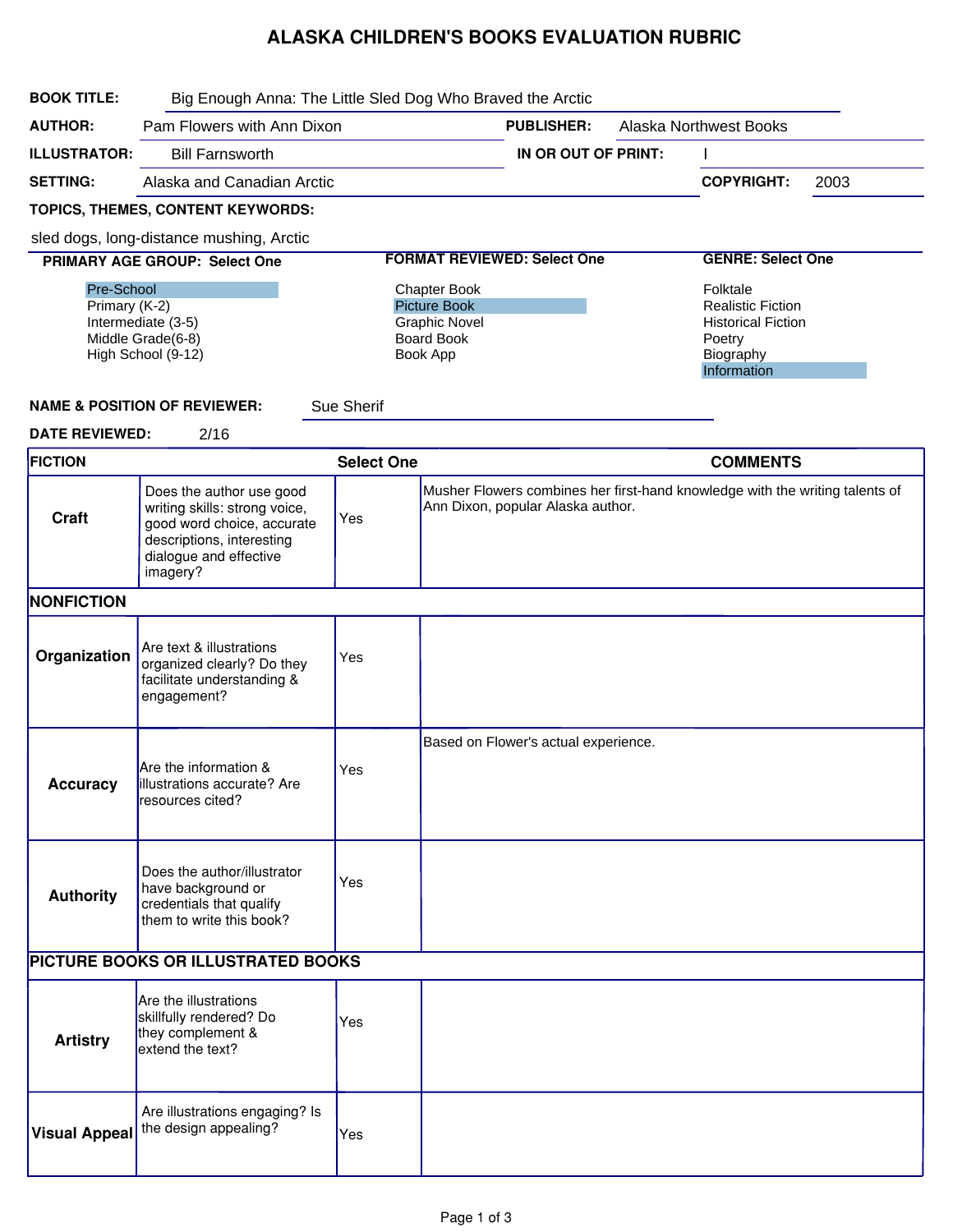| <b>CULTURAL APPROPRIATENESS</b>     |                                                                                       | <b>SELECT ONE</b> | <b>COMMENTS</b>                                                                                                                                                                                                      |
|-------------------------------------|---------------------------------------------------------------------------------------|-------------------|----------------------------------------------------------------------------------------------------------------------------------------------------------------------------------------------------------------------|
| Inclusiveness                       | Do text & illustrations<br>address racial, cultural,<br>and gender equality?          | N/A               |                                                                                                                                                                                                                      |
| <b>Cultural</b><br><b>Awareness</b> | Does the book promote<br>cultural awareness?                                          | N/A               |                                                                                                                                                                                                                      |
| <b>Attribution</b>                  | Are appropriate<br>attributions made to the<br>source of the story, if<br>applicable? | Yes               | Author's personal experience as told with focus on one of her small sled dogs, Anna.                                                                                                                                 |
| <b>Cultural</b><br>Acceptance       | Is controversy associated<br>with this book? (Notes<br>please)                        | N/A               |                                                                                                                                                                                                                      |
|                                     | <b>INDICATORS OF EXCELLENCE</b>                                                       | <b>SELECT ONE</b> | <b>COMMENTS</b>                                                                                                                                                                                                      |
| <b>Audience</b>                     | Are text & illustrations<br>appropriate for intended<br>age group & audience?         | Yes               | Preschool, primary students, and their parents and teachers will find Farnsworth's<br>illustrations and Anna's story charming.                                                                                       |
| <b>Kid Factor</b>                   | Will young people want to<br>read or listen to this story?                            | Yes               | It's a doggie success story, a crowd-pleasing genre if there ever was one. It has<br>won at least two children's choice book awards.                                                                                 |
| Engagement                          | Does the book stimulate<br>imagination, critical<br>thinking, curiosity?              | Yes               | The story of a dog team's runt has a Little Engine That Could theme that offers a<br>lesson in persistence that will have the young audience engaged and rooting for<br>Anna.                                        |
| <b>Educational</b><br>Relevance     | Does this book have<br>value? Does it enhance<br>curriculum?                          | Yes               | Flowers has a teacher's guide on her website:<br>http://www.pamflowers.com/students/studyguide/BEA%20studyguide.pdf                                                                                                  |
| <b>Timeliness</b>                   | Is the book in print or<br>available from libraries?                                  | Yes               |                                                                                                                                                                                                                      |
| <b>Awards</b>                       | Has the Book won any<br>awards?                                                       | Yes               | 2007 Volunteer State Book Award<br>Patricia Gallagher Picture Book Award (Oregon)<br>Alaska Battle of the Books Selection<br>Alaska's state book at the National Book Festival in Washington, DC September,<br>2006. |